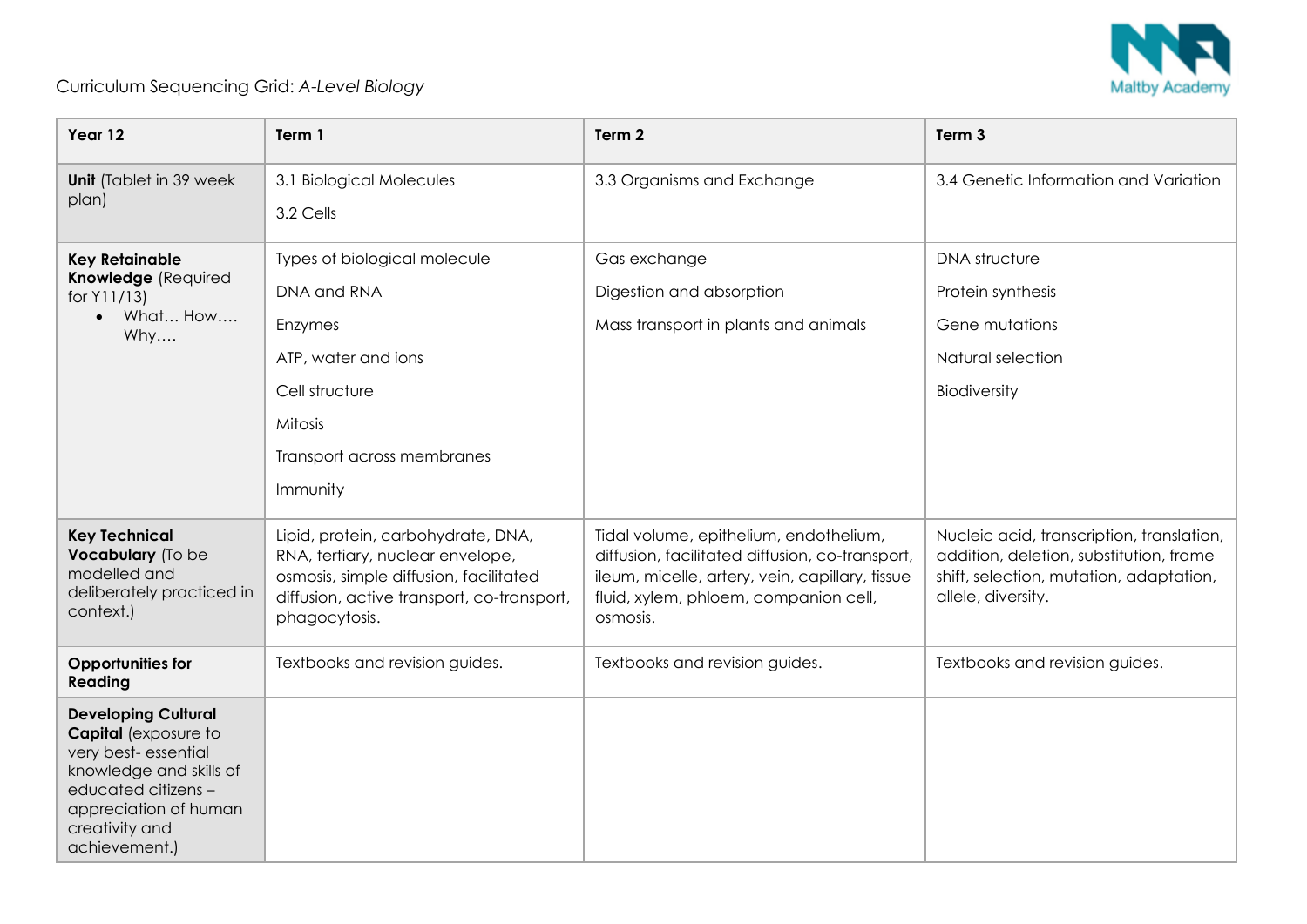

## Curriculum Sequencing Grid: *A-Level Biology*

| <b>Cross Curricular Links</b><br>(Authentic Connections)                                    | Maths and chemistry.                                                                                                                                                                                                                                                                                                                                                                                                                                                           | Maths and chemistry.                                                                                                    | Maths and chemistry.                                      |
|---------------------------------------------------------------------------------------------|--------------------------------------------------------------------------------------------------------------------------------------------------------------------------------------------------------------------------------------------------------------------------------------------------------------------------------------------------------------------------------------------------------------------------------------------------------------------------------|-------------------------------------------------------------------------------------------------------------------------|-----------------------------------------------------------|
| <b>Key Assessment</b>                                                                       | 3.1 and 3.2 end of topics and smaller<br>assessments within topics.                                                                                                                                                                                                                                                                                                                                                                                                            | 3.3 end of topic and smaller assessments<br>within topic.                                                               | 3.4 end of topic and smaller<br>assessments within topic. |
| <b>How Science Work Skills</b><br>in Science                                                | These skills will continuously throughout the year, some or all of which will be covered within each topic<br>Variables<br>$\circ$<br>Equipment<br>$\circ$<br>Risk assessments<br>$\circ$<br>Writing a method<br>$\circ$<br>Presenting data (bar charts and line graphs)<br>$\circ$<br>Interpreting data<br>$\circ$<br>Types of error (measuring, systematic, random)<br>$\circ$<br>Equations, calculations and units<br>$\circ$<br>Evaluating<br>$\circ$<br>Models<br>$\circ$ |                                                                                                                         |                                                           |
| Year 13                                                                                     | Term 1                                                                                                                                                                                                                                                                                                                                                                                                                                                                         | Term 2                                                                                                                  | Term 3                                                    |
| <b>Unit</b> (Tablet in 39 week<br>plan)                                                     | 3.5 Energy Transfers between<br>Organisms<br>3.6 Organisms Responding to Change<br>3.7 Populations<br>3.8 Gene Expression                                                                                                                                                                                                                                                                                                                                                      | 3.1 Biological Molecules<br>3.2 Cells<br>3.3 Organisms and Exchange<br>3.4 Genetic Information and Variation<br>Paper 3 | Exam Prep                                                 |
| <b>Key Retainable</b><br>Knowledge (Required<br>for Y11/13)<br>What How<br>$\bullet$<br>Why | Respiration<br>Photosynthesis<br>Ecosystems<br>Nutrient Cycles<br>Receptors                                                                                                                                                                                                                                                                                                                                                                                                    | Types of biological molecule<br>DNA and RNA<br>Enzymes<br>ATP, water and ions<br>Cell structure                         |                                                           |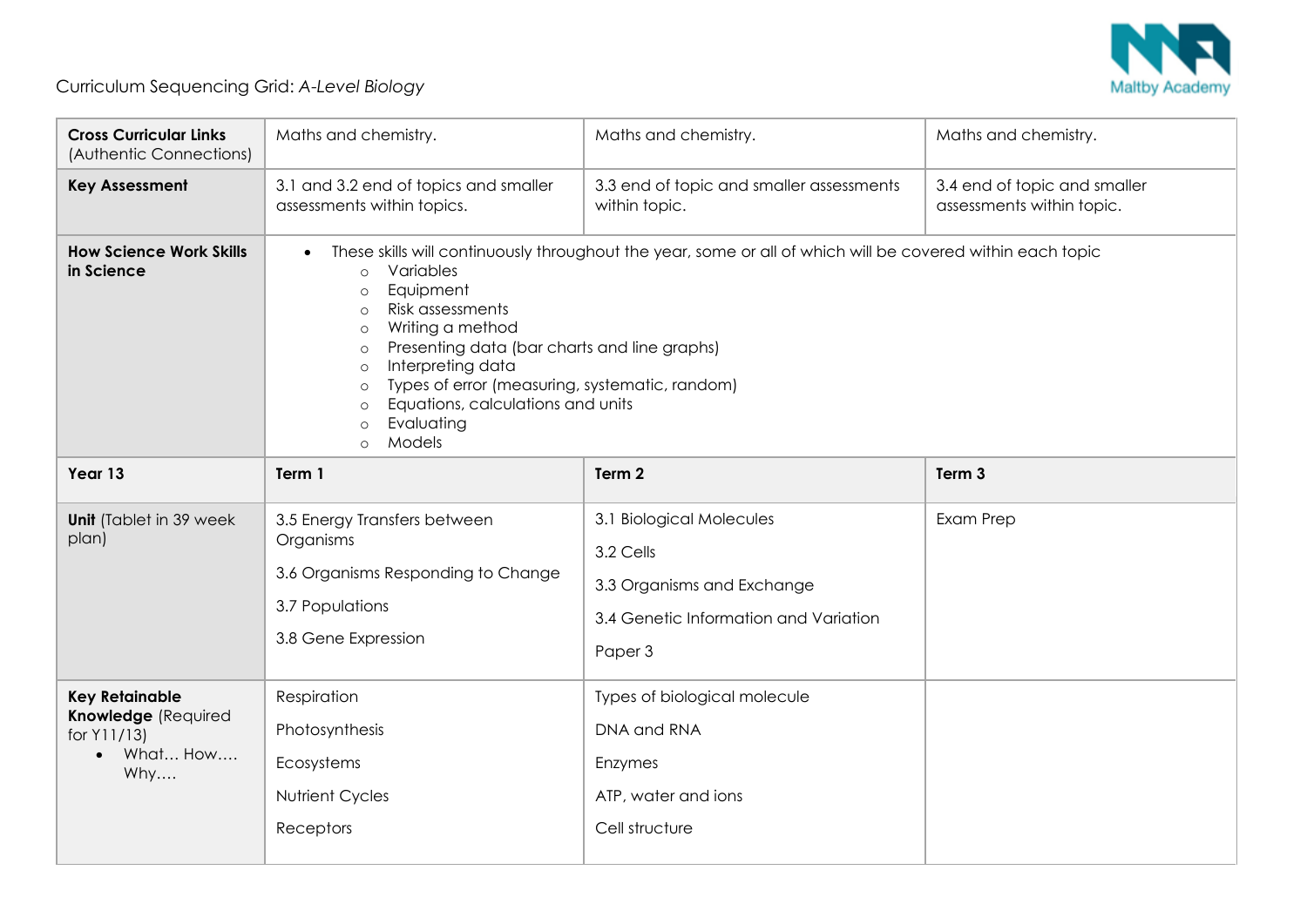

## Curriculum Sequencing Grid: *A-Level Biology*

|                                                                                                     | Nervous co-ordination                                                                                                                                                                                                                                                                                                                                                                                                              | Mitosis                              |                                |
|-----------------------------------------------------------------------------------------------------|------------------------------------------------------------------------------------------------------------------------------------------------------------------------------------------------------------------------------------------------------------------------------------------------------------------------------------------------------------------------------------------------------------------------------------|--------------------------------------|--------------------------------|
|                                                                                                     | Homeostasis                                                                                                                                                                                                                                                                                                                                                                                                                        | Transport across membranes           |                                |
|                                                                                                     | Inheritance                                                                                                                                                                                                                                                                                                                                                                                                                        | Immunity                             |                                |
|                                                                                                     | Evolution                                                                                                                                                                                                                                                                                                                                                                                                                          | Gas exchange                         |                                |
|                                                                                                     | Control of gene expression                                                                                                                                                                                                                                                                                                                                                                                                         | Digestion and absorption             |                                |
|                                                                                                     | Gene technology                                                                                                                                                                                                                                                                                                                                                                                                                    | Mass transport in plants and animals |                                |
|                                                                                                     |                                                                                                                                                                                                                                                                                                                                                                                                                                    | <b>DNA</b> structure                 |                                |
|                                                                                                     |                                                                                                                                                                                                                                                                                                                                                                                                                                    | Protein synthesis                    |                                |
|                                                                                                     |                                                                                                                                                                                                                                                                                                                                                                                                                                    | Gene mutations                       |                                |
|                                                                                                     |                                                                                                                                                                                                                                                                                                                                                                                                                                    | Natural selection                    |                                |
|                                                                                                     |                                                                                                                                                                                                                                                                                                                                                                                                                                    | Biodiversity                         |                                |
| <b>Key Technical</b><br>Vocabulary (To be<br>modelled and<br>deliberately practiced in<br>context.) | Light dependent, light independent,<br>glycolysis, link reaction, Kreb's cycle,<br>electron transport chain, production,<br>decomposition.<br>Taxes, kinesis, receptors, action<br>potential, neuromuscular, actin,<br>myosin, negative feedback, insulin,<br>glucagon, osmoregulation,<br>inheritance, selection, speciation.<br>Mutation, stem cells, transcription,<br>translation, epistasis, epigenetics,<br>recombinant DNA. | Paper 1 and paper 2 mocks            |                                |
| <b>Opportunities for</b><br>Reading                                                                 | Textbooks and revision guides.                                                                                                                                                                                                                                                                                                                                                                                                     | Textbooks and revision guides.       | Textbooks and revision guides. |